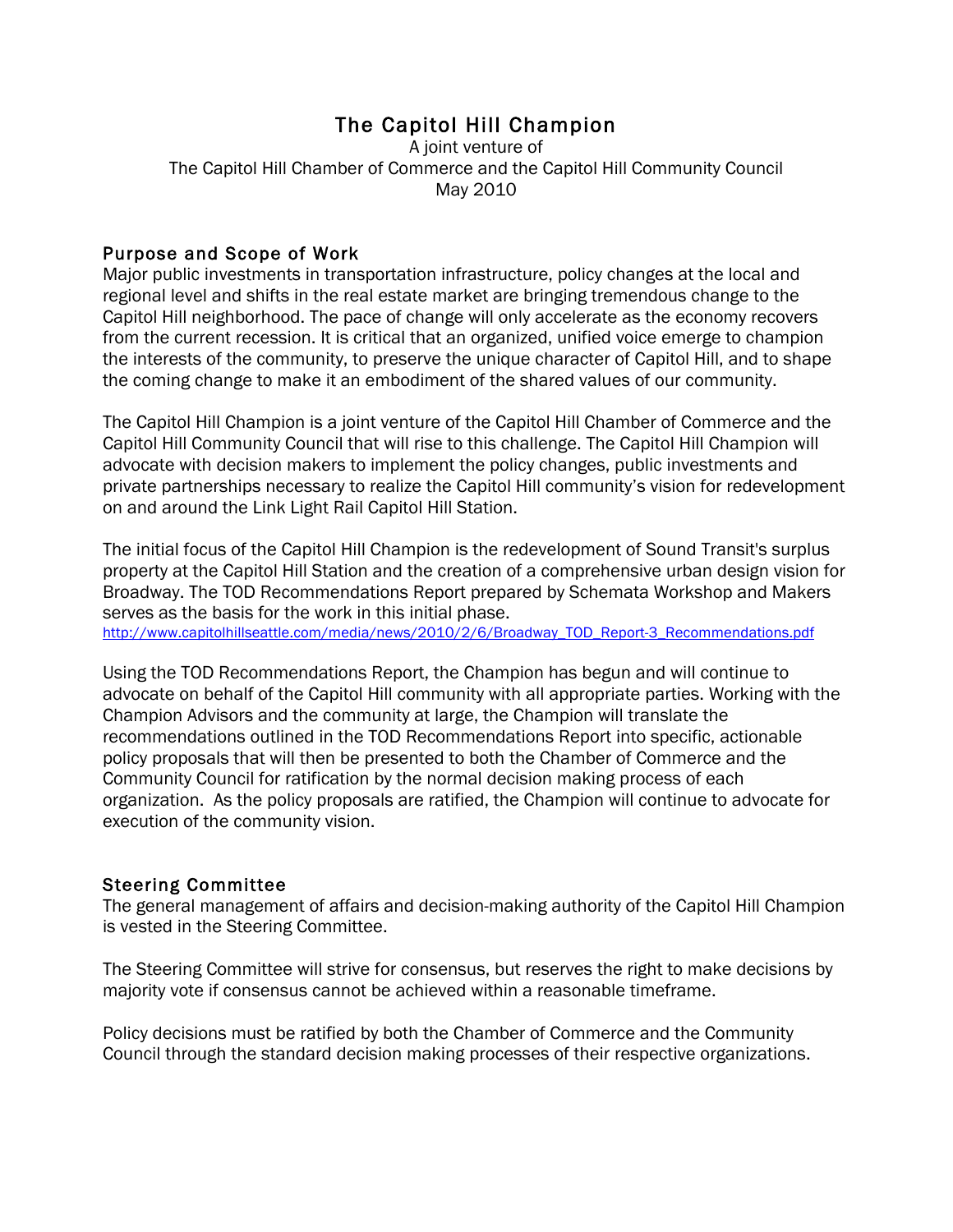The Steering Committee will have the authority to speak for the Chamber of Commerce and the Community Council on issues relating to scope of work outlined above and to make any decisions necessary to execute the policy positions adopted by the two member organizations.

# Membership and meetings

The Steering Committee will consist of seven or nine members and must include at least one Community Council officer and at least one Chamber board member. The Steering Committee will recruit and choose its own members, subject to approval by the two member organizations.

The Steering Committee will meet as necessary to carry out the scope of work.

The initial membership of the Steering Committee consists of:

- · Catherine Hillenbrand (chair, Chamber and Community Council member)
- · Jennifer Power (Community Council Officer)
- · Chip Ragen (Chamber Board member)
- · Zef Wagner (Community Council Officer)
- · Mike Mariano (Chamber member)
- · Betsy Hunter (Capitol Hill Housing, Chamber member)
- · Michael Wells (Interim Chamber Executive Director)

# Chair(s)

The steering committee will elect a chair or co-chairs among its membership. The chair(s) will convene and preside over all meetings and approve all agendas. The chair(s) will be empowered to make decisions necessary to execute the positions adopted by the Steering Committee.

# Reporting

The members of the Chamber board and officers of the Community Council will report to their respective organizations every month and will serve as conduits for feedback between the Steering Committee and the member organizations.

### Champion Advisors

The Champion will convene an advisory council consisting of representatives from a broad and inclusive variety of Capitol Hill neighborhood stakeholders in order to advise the Steering Committee and ensure that the Champion's actions are truly representative of the community.

### Membership and meetings

The Advisors will consist of representatives of established organizations as well as representatives of more loosely organized interests. The Steering Committee will recruit and approve membership of the Stakeholders Group.

The Advisors will hold public meetings once a month in order to advise the Steering Committee. The Chair of the Steering Committee or her designee will convene and preside over all meetings and approve all agendas of the Advisors.